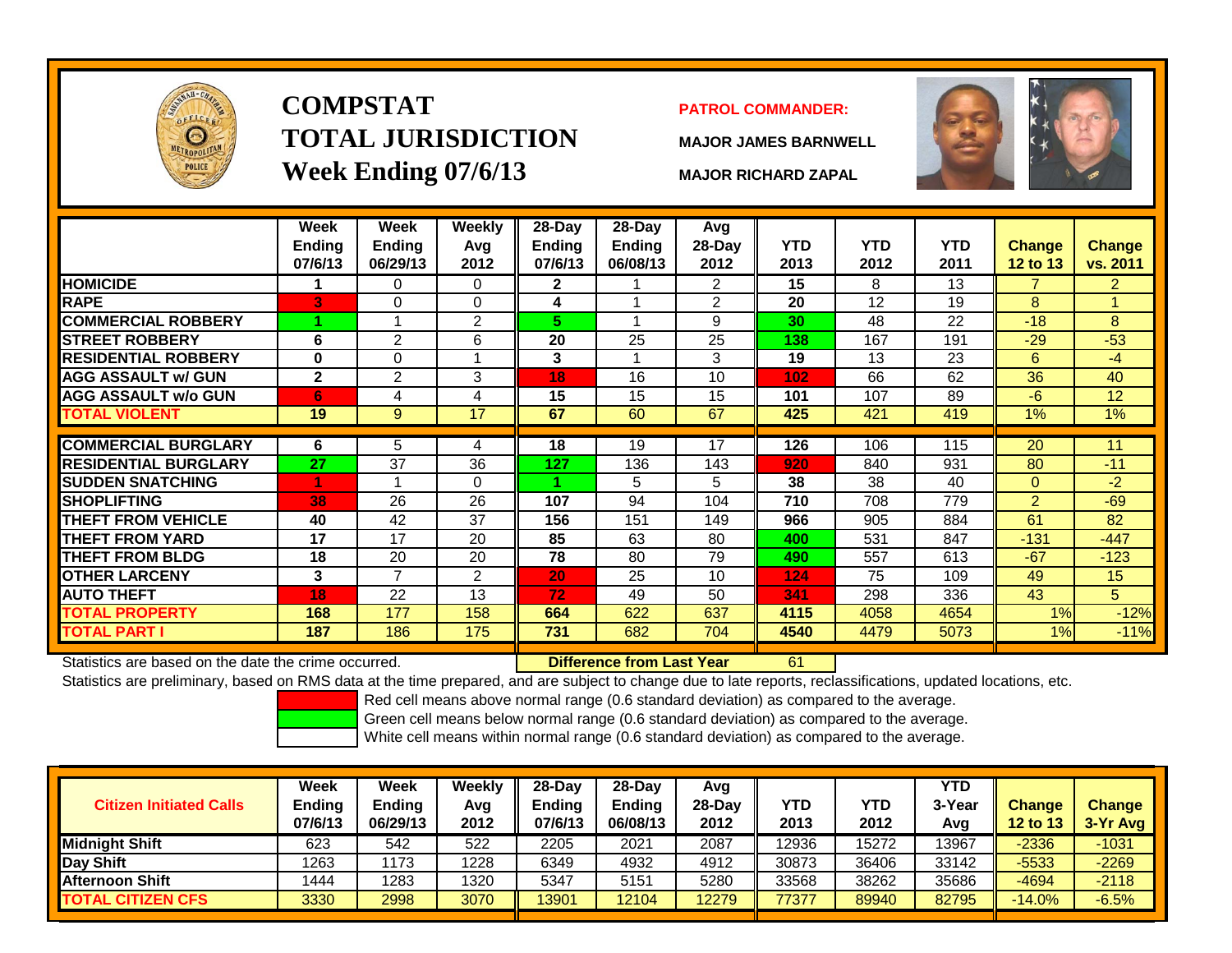

**COMPSTATWEST CHATHAM PRECINCTWeek Ending 07/6/13**

**PRECINCT COMMANDER:**

**CAPT. PHILIP REILLEY**



|                             | Week           | Week          | Weekly         | 28-Day         | 28-Day         | <b>Avg</b>     |              |            |                |                |                |
|-----------------------------|----------------|---------------|----------------|----------------|----------------|----------------|--------------|------------|----------------|----------------|----------------|
|                             | <b>Ending</b>  | <b>Ending</b> | Avg            | <b>Ending</b>  | <b>Ending</b>  | 28-Day         | <b>YTD</b>   | <b>YTD</b> | <b>YTD</b>     | <b>Change</b>  | Change         |
|                             | 07/6/13        | 06/29/13      | 2012           | 07/6/13        | 06/08/13       | 2012           | 2013         | 2012       | 2011           | 12 to 13       | vs. 2011       |
| <b>HOMICIDE</b>             | 0              | 0             | 0              | 0              | 0              | $\Omega$       |              | 0          | $\overline{2}$ |                | $\blacksquare$ |
| <b>RAPE</b>                 | 0              | $\Omega$      | $\Omega$       |                | 0              |                | 4            | 4          | 5              | $\Omega$       | $-1$           |
| <b>COMMERCIAL ROBBERY</b>   | $\bf{0}$       | $\Omega$      | $\Omega$       | $\bf{0}$       | $\Omega$       | $\overline{2}$ | 4            | 8          | $\overline{7}$ | $-4$           | $-3$           |
| <b>STREET ROBBERY</b>       | 0              | $\Omega$      | 1              |                | 0              | 3              | 14           | 23         | 22             | $-9$           | -8             |
| <b>RESIDENTIAL ROBBERY</b>  | $\mathbf{0}$   | $\Omega$      | $\Omega$       |                | $\Omega$       | $\Omega$       | 4            | $\Omega$   | 5              | $\overline{4}$ | $-1$           |
| <b>AGG ASSAULT w/ GUN</b>   | $\bf{0}$       | $\Omega$      | 0              | $\overline{2}$ | $\Omega$       |                | 10           | 8          | 17             | $\overline{2}$ | $-7$           |
| <b>AGG ASSAULT w/o GUN</b>  | $\overline{2}$ | 0             | 4              | 5              | $\overline{2}$ | $\overline{2}$ | 17           | 16         | 17             |                | $\overline{0}$ |
| <b>TOTAL VIOLENT</b>        | $\overline{2}$ | $\Omega$      | $\overline{2}$ | 10             | $\overline{2}$ | 9              | 54           | 59         | 75             | $-8%$          | $-28%$         |
|                             |                |               |                |                |                |                |              |            |                |                |                |
| <b>COMMERCIAL BURGLARY</b>  |                | $\Omega$      |                | 2              | 0              | 3              | 14           | 9          | 14             | 5              | 0              |
| <b>RESIDENTIAL BURGLARY</b> | $\overline{2}$ | 4             | 6              | 19             | $\overline{ }$ | 23             | 145          | 136        | 142            | 9              | 3              |
| <b>SUDDEN SNATCHING</b>     | 0              | $\Omega$      | $\Omega$       | $\bf{0}$       | $\Omega$       |                | $\mathbf{0}$ | 4          | 6              | -4             | $-6$           |
| <b>SHOPLIFTING</b>          | $\mathbf{2}$   | 3             | 2              | 12             | 10             | 10             | 77           | 65         | 76             | 12             | 1              |
| <b>THEFT FROM VEHICLE</b>   | 11             | 8             | 5              | 29             | 11             | 22             | 132          | 115        | 135            | 17             | $-3$           |
| <b>THEFT FROM YARD</b>      | 1              | 4             | 3              | 12             | 8              | 13             | 53           | 90         | 141            | $-37$          | $-88$          |
| <b>THEFT FROM BLDG</b>      | 3              | 3             | 3              | 12             | 6              | 12             | 69           | 96         | 99             | $-27$          | $-30$          |
| <b>OTHER LARCENY</b>        | 0              | $\Omega$      | $\Omega$       | $\bf{0}$       |                | $\overline{2}$ | 8            | 13         | 21             | $-5$           | $-13$          |
| <b>AUTO THEFT</b>           | 3              | 3             | 2              | 8              | 9              | $\overline{ }$ | 49           | 38         | 78             | 11             | $-29$          |
| <b>TOTAL PROPERTY</b>       | 23             | 25            | 23             | 94             | 52             | 91             | 547          | 566        | 712            | $-3%$          | $-23%$         |
| <b>TOTAL PART I</b>         | 25             | 25            | 25             | 104            | 54             | 101            | 601          | 625        | 787            | $-4%$          | $-24%$         |

Statistics are based on the date the crime occurred. **Difference from Last Year** 

Statistics are preliminary, based on RMS data at the time prepared, and are subject to change due to late reports, reclassifications, updated locations, etc.

-24

Red cell means above normal range (0.6 standard deviation) as compared to the average.

Green cell means below normal range (0.6 standard deviation) as compared to the average.

| <b>Citizen Initiated Calls</b> | Week<br><b>Ending</b><br>07/6/13 | <b>Week</b><br><b>Ending</b><br>06/29/13 | Weekly<br>Avg<br>2012 | $28-Dav$<br>Ending<br>07/6/13 | 28-Dav<br><b>Ending</b><br>06/08/13 | Avg<br>28-Dav<br>2012 | YTD<br>2013 | YTD<br>2012 | YTD<br>3-Year<br>Avg | <b>Change</b><br><b>12 to 13</b> | Change<br>$3-Yr$ Avg |
|--------------------------------|----------------------------------|------------------------------------------|-----------------------|-------------------------------|-------------------------------------|-----------------------|-------------|-------------|----------------------|----------------------------------|----------------------|
| <b>Midnight Shift</b>          | 116                              | ' 14                                     | 100                   | 424                           | 383                                 | 401                   | 2511        | 3042        | 2721                 | $-531$                           | $-210$               |
| Day Shift                      | 277                              | 252                                      | 248                   | 2536                          | 996                                 | 993                   | 6309        | 7166        | 6691                 | $-857$                           | $-382$               |
| <b>Afternoon Shift</b>         | 291                              | 291                                      | 271                   | 1115                          | 976                                 | 1086                  | 6831        | 7632        | 7246                 | $-801$                           | $-415$               |
| <b>TOTAL CITIZEN CFS</b>       | 684                              | 684                                      | 620                   | 4075                          | 2355                                | 2479                  | 15651       | 17840       | 16659                | $-12.3%$                         | $-6.0%$              |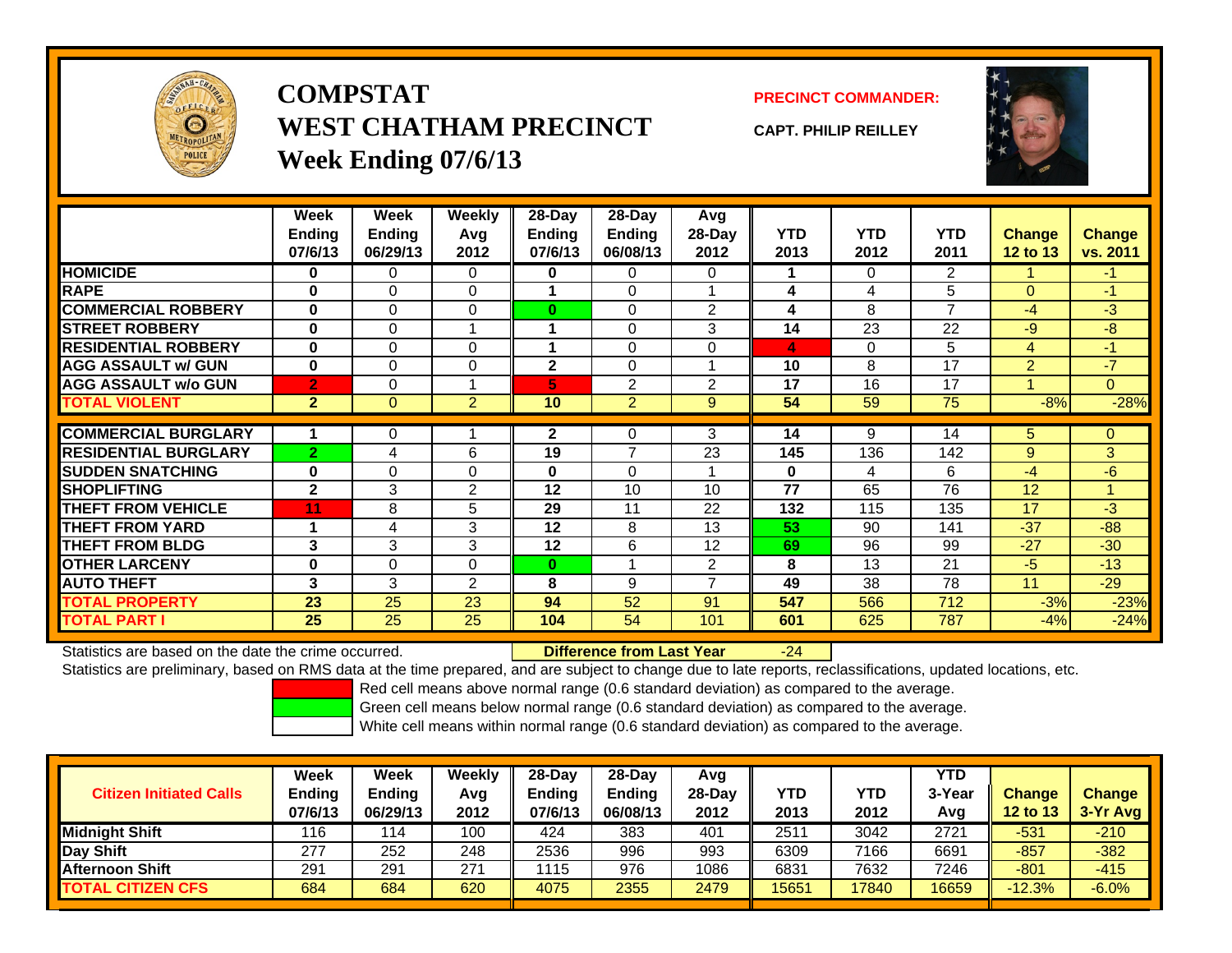

## **COMPSTATDOWNTOWN PRECINCTWeek Ending 07/6/13**

### **PRECINCT COMMANDER:**

**CAPT. MIKE WILKINS**



|                             | Week          | Week           | <b>Weekly</b>  | $28$ -Day      | $28-Day$       | Avg            |            |            |            |                |                |
|-----------------------------|---------------|----------------|----------------|----------------|----------------|----------------|------------|------------|------------|----------------|----------------|
|                             | <b>Ending</b> | <b>Ending</b>  | Avg            | <b>Ending</b>  | <b>Ending</b>  | 28-Day         | <b>YTD</b> | <b>YTD</b> | <b>YTD</b> | <b>Change</b>  | Change         |
|                             | 07/6/13       | 06/29/13       | 2012           | 07/6/13        | 06/08/13       | 2012           | 2013       | 2012       | 2011       | 12 to 13       | vs. 2011       |
| <b>HOMICIDE</b>             | 0             | 0              | 0              |                |                |                | 5.         |            | 3          | 4              | $\overline{2}$ |
| <b>RAPE</b>                 |               | 0              | $\Omega$       |                | 0              | $\Omega$       | 5          | 3          | 3          | $\overline{2}$ | $\overline{2}$ |
| <b>COMMERCIAL ROBBERY</b>   |               | 0              | 0              | $\mathbf{2}$   | $\Omega$       |                | 4          | 6          | 0          | -2             | $\overline{4}$ |
| <b>ISTREET ROBBERY</b>      | $\mathbf{2}$  |                | 2              | 10             | 16             | 8              | 55         | 54         | 55         |                | $\Omega$       |
| <b>RESIDENTIAL ROBBERY</b>  | $\bf{0}$      | 0              | 0              | $\bf{0}$       | 1              |                | 4          | 2          | 3          | $\overline{2}$ | $\overline{A}$ |
| <b>AGG ASSAULT w/ GUN</b>   | 1             | 0              |                | 4              | 3              | $\overline{2}$ | 26         | 12         | 14         | 14             | 12             |
| <b>AGG ASSAULT w/o GUN</b>  | $\bf{0}$      |                |                | $\overline{2}$ | 4              | 5              | 22         | 32         | 17         | $-10^{-}$      | 5              |
| <b>TOTAL VIOLENT</b>        | 5             | $\overline{2}$ | 4              | 20             | 25             | 17             | 121        | 110        | 95         | 10%            | 27%            |
| <b>COMMERCIAL BURGLARY</b>  | 3             | 0              |                | 4              |                | 2              | 14         | 16         | 22         | -2             | $-8$           |
| <b>RESIDENTIAL BURGLARY</b> | 3             | 3              | 3              | 20             | 15             | 12             | 97         | 81         | 98         | 16             | $-1$           |
| <b>SUDDEN SNATCHING</b>     | 0             |                | 0              |                | 3              | 2              | 20         | 19         | 14         |                | 6              |
| <b>SHOPLIFTING</b>          | 4             | 5              | 3              | 14             | 11             | 11             | 84         | 65         | 84         | 19             | $\Omega$       |
| <b>THEFT FROM VEHICLE</b>   | 5             | 8              | $\overline{ }$ | 27             | 31             | 29             | 191        | 186        | 145        | 5              | 46             |
| <b>THEFT FROM YARD</b>      | 6             | 3              | 5              | 25             | 20             | 19             | 124        | 110        | 221        | 14             | $-97$          |
| <b>THEFT FROM BLDG</b>      | 6             | 4              | 5              | 20             | 14             | 18             | 94         | 128        | 137        | $-34$          | $-43$          |
| <b>OTHER LARCENY</b>        | 1             |                |                | 6              | $\overline{7}$ | 2              | 29         | 15         | 33         | 14             | $-4$           |
| <b>AUTO THEFT</b>           | 3             | 3              | $\overline{2}$ | 10             | $\overline{7}$ | 8              | 58         | 49         | 37         | 9              | 21             |
| <b>TOTAL PROPERTY</b>       | 31            | 28             | 25             | 127            | 109            | 104            | 711        | 669        | 791        | 6%             | $-10%$         |
| <b>TOTAL PART I</b>         | 36            | 30             | 30             | 147            | 134            | 121            | 832        | 779        | 886        | 7%             | $-6%$          |

Statistics are based on the date the crime occurred. **Difference from Last Year** 

### r 53

Statistics are preliminary, based on RMS data at the time prepared, and are subject to change due to late reports, reclassifications, updated locations, etc.

Red cell means above normal range (0.6 standard deviation) as compared to the average.

Green cell means below normal range (0.6 standard deviation) as compared to the average.

| <b>Citizen Initiated Calls</b> | Week<br><b>Ending</b><br>07/6/13 | Week<br>Ending<br>06/29/13 | Weekly<br>Avg<br>2012 | $28-Day$<br><b>Ending</b><br>07/6/13 | $28-Dav$<br>Ending<br>06/08/13 | Avg<br>28-Dav<br>2012 | <b>YTD</b><br>2013 | YTD<br>2012 | <b>YTD</b><br>3-Year<br>Avg | <b>Change</b><br>12 to 13 | <b>Change</b><br>3-Yr Avg |
|--------------------------------|----------------------------------|----------------------------|-----------------------|--------------------------------------|--------------------------------|-----------------------|--------------------|-------------|-----------------------------|---------------------------|---------------------------|
| <b>Midnight Shift</b>          | 136                              | 107                        | 120                   | 478                                  | 453                            | 480                   | 2930               | 3431        | 3175                        | $-501$                    | $-245$                    |
| Day Shift                      | 226                              | 208                        | 210                   | 849                                  | 831                            | 838                   | 5520               | 6225        | 5750                        | $-705$                    | $-230$                    |
| Afternoon Shift                | 266                              | 224                        | 222                   | 990                                  | 976                            | 889                   | 6073               | 6575        | 6195                        | $-502$                    | $-122$                    |
| <b>TOTAL CITIZEN CFS</b>       | 628                              | 539                        | 552                   | 2317                                 | 2260                           | 2207                  | 14523              | 16231       | 15120                       | $-10.5%$                  | $-3.9%$                   |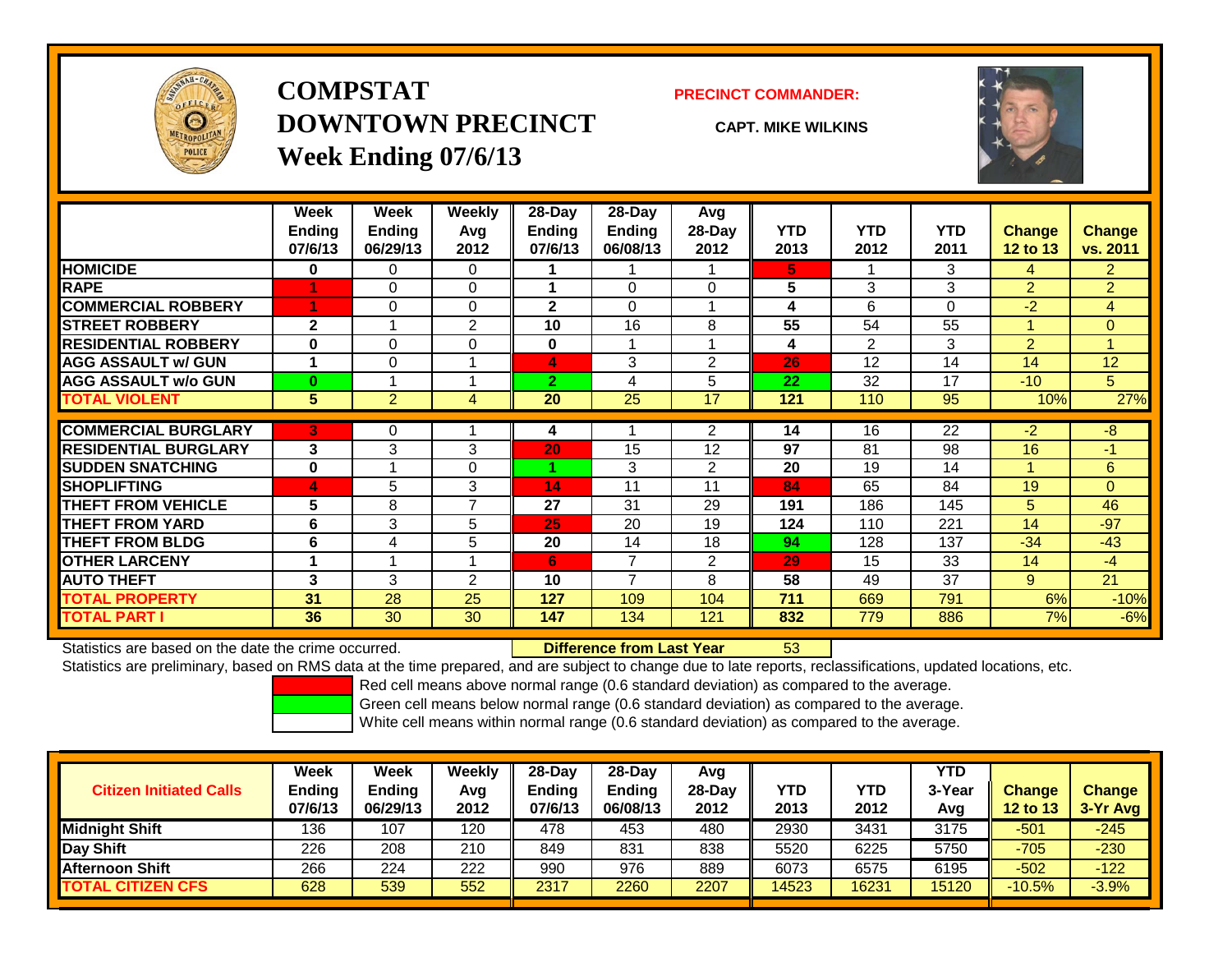

# **COMPSTATCENTRAL PRECINCT CAPT. DEVONN ADAMSWeek Ending 07/6/13**

**PRECINCT COMMANDER:**



|                             | Week<br><b>Ending</b><br>07/6/13 | Week<br><b>Ending</b><br>06/29/13 | <b>Weekly</b><br>Avq<br>2012 | $28$ -Day<br>Ending<br>07/6/13 | $28$ -Day<br><b>Ending</b><br>06/08/13 | Avg<br>$28-Day$<br>2012  | <b>YTD</b><br>2013       | <b>YTD</b><br>2012 | <b>YTD</b><br>2011 | <b>Change</b><br>12 to 13 | Change<br>vs. 2011 |
|-----------------------------|----------------------------------|-----------------------------------|------------------------------|--------------------------------|----------------------------------------|--------------------------|--------------------------|--------------------|--------------------|---------------------------|--------------------|
| <b>HOMICIDE</b>             | 0                                | 0                                 | 0                            | 0                              | 0                                      |                          | 4                        | 5                  | 4                  | -1                        | 0                  |
| <b>RAPE</b>                 | 4                                | 0                                 | $\Omega$                     |                                |                                        | 0                        | 4                        | $\Omega$           | 4                  | 4                         | $\overline{0}$     |
| <b>COMMERCIAL ROBBERY</b>   | $\bf{0}$                         |                                   | $\Omega$                     | $\mathbf{2}$                   | $\Omega$                               | $\overline{2}$           | $\overline{\phantom{a}}$ | 9                  | 3                  | $-2$                      | $\overline{4}$     |
| <b>STREET ROBBERY</b>       | 3                                | 0                                 | $\overline{2}$               | 3                              | 4                                      | $\overline{\phantom{a}}$ | 33                       | 42                 | 63                 | $-9$                      | $-30$              |
| <b>RESIDENTIAL ROBBERY</b>  | $\bf{0}$                         | 0                                 | 0                            |                                | $\Omega$                               | $\Omega$                 | 4                        | 3                  | 2                  |                           | $\overline{2}$     |
| <b>AGG ASSAULT w/ GUN</b>   | 1                                | $\overline{2}$                    |                              | $\overline{9}$                 | $\overline{ }$                         | 4                        | 33                       | 23                 | 21                 | 10                        | 12                 |
| <b>AGG ASSAULT w/o GUN</b>  | $\overline{2}$                   | 2                                 |                              | 4                              | 6                                      | 3                        | $\overline{31}$          | 23                 | 24                 | 8                         | $\overline{7}$     |
| <b>TOTAL VIOLENT</b>        | 7                                | 5                                 | 4                            | 20                             | 18                                     | 16                       | 116                      | 105                | 121                | 10%                       | $-4%$              |
|                             |                                  |                                   |                              |                                |                                        |                          |                          |                    |                    |                           |                    |
| <b>COMMERCIAL BURGLARY</b>  |                                  | 2                                 |                              |                                | 10                                     | 4                        | 45                       | 22                 | 45                 | 23                        | $\Omega$           |
| <b>RESIDENTIAL BURGLARY</b> | 4                                | 10                                | 10                           | 26                             | 42                                     | 39                       | 244                      | 235                | 272                | 9                         | $-28$              |
| <b>SUDDEN SNATCHING</b>     | 4                                | 0                                 | $\Omega$                     | $\bf{0}$                       |                                        |                          | 6                        | $\overline{7}$     | 14                 | $-1$                      | -8                 |
| <b>SHOPLIFTING</b>          | 3                                |                                   |                              | 10                             | 3                                      | 4                        | 53                       | 21                 | 36                 | 32                        | 17                 |
| <b>THEFT FROM VEHICLE</b>   | 8                                | 8                                 | 9                            | 32                             | 43                                     | 35                       | 220                      | 225                | 236                | $-5$                      | $-16$              |
| <b>THEFT FROM YARD</b>      | 3                                | 4                                 | 5                            | 21                             | 15                                     | 20                       | 98                       | 135                | 230                | $-37$                     | $-132$             |
| <b>THEFT FROM BLDG</b>      |                                  | 4                                 | 3                            | 15                             | 20                                     | 12                       | 109                      | 95                 | 141                | 14                        | $-32$              |
| <b>OTHER LARCENY</b>        | $\bf{0}$                         | 0                                 | $\Omega$                     | $\bf{0}$                       | 8                                      | 1                        | 21                       | 10                 | 20                 | 11                        |                    |
| <b>AUTO THEFT</b>           | 3                                | 6                                 | 3                            | 19                             | 10                                     | 12                       | 91                       | 73                 | 98                 | 18                        | $-7$               |
| <b>TOTAL PROPERTY</b>       | 24                               | 35                                | 32                           | 130                            | 152                                    | 128                      | 887                      | 823                | 1092               | 8%                        | $-19%$             |
| <b>TOTAL PART I</b>         | 31                               | 40                                | 36                           | 150                            | 170                                    | 145                      | 1003                     | 928                | 1213               | 8%                        | $-17%$             |

Statistics are based on the date the crime occurred. **Difference from Last Year** 

75

Statistics are preliminary, based on RMS data at the time prepared, and are subject to change due to late reports, reclassifications, updated locations, etc.

Red cell means above normal range (0.6 standard deviation) as compared to the average.

Green cell means below normal range (0.6 standard deviation) as compared to the average.

| <b>Citizen Initiated Calls</b> | Week<br><b>Ending</b><br>07/6/13 | Week<br>Ending<br>06/29/13 | Weekly<br>Avg<br>2012 | 28-Day<br><b>Ending</b><br>07/6/13 | 28-Day<br><b>Ending</b><br>06/08/13 | Avg<br>$28-Day$<br>2012 | <b>YTD</b><br>2013 | <b>YTD</b><br>2012 | <b>YTD</b><br>3-Year<br>Avg | <b>Change</b><br>12 to 13 | <b>Change</b><br>$3-Yr$ Avg |
|--------------------------------|----------------------------------|----------------------------|-----------------------|------------------------------------|-------------------------------------|-------------------------|--------------------|--------------------|-----------------------------|---------------------------|-----------------------------|
| <b>Midnight Shift</b>          | 126                              | 113                        | 116                   | 473                                | 451                                 | 463                     | 2806               | 3353               | 3075                        | $-547$                    | $-269$                      |
| Day Shift                      | 253                              | 246                        | 269                   | 999                                | 1073                                | 1078                    | 6512               | 7777               | 6519                        | -1265                     |                             |
| <b>Afternoon Shift</b>         | 263                              | 282                        | 291                   | 1074                               | 1075                                | 1163                    | 7035               | 8387               | 7777                        | $-1352$                   | $-742$                      |
| <b>TOTAL CITIZEN CFS</b>       | 642                              | 641                        | 676                   | 2546                               | 2599                                | 2704                    | 16353              | 19517              | 7372                        | $-16.2%$                  | $-5.9%$                     |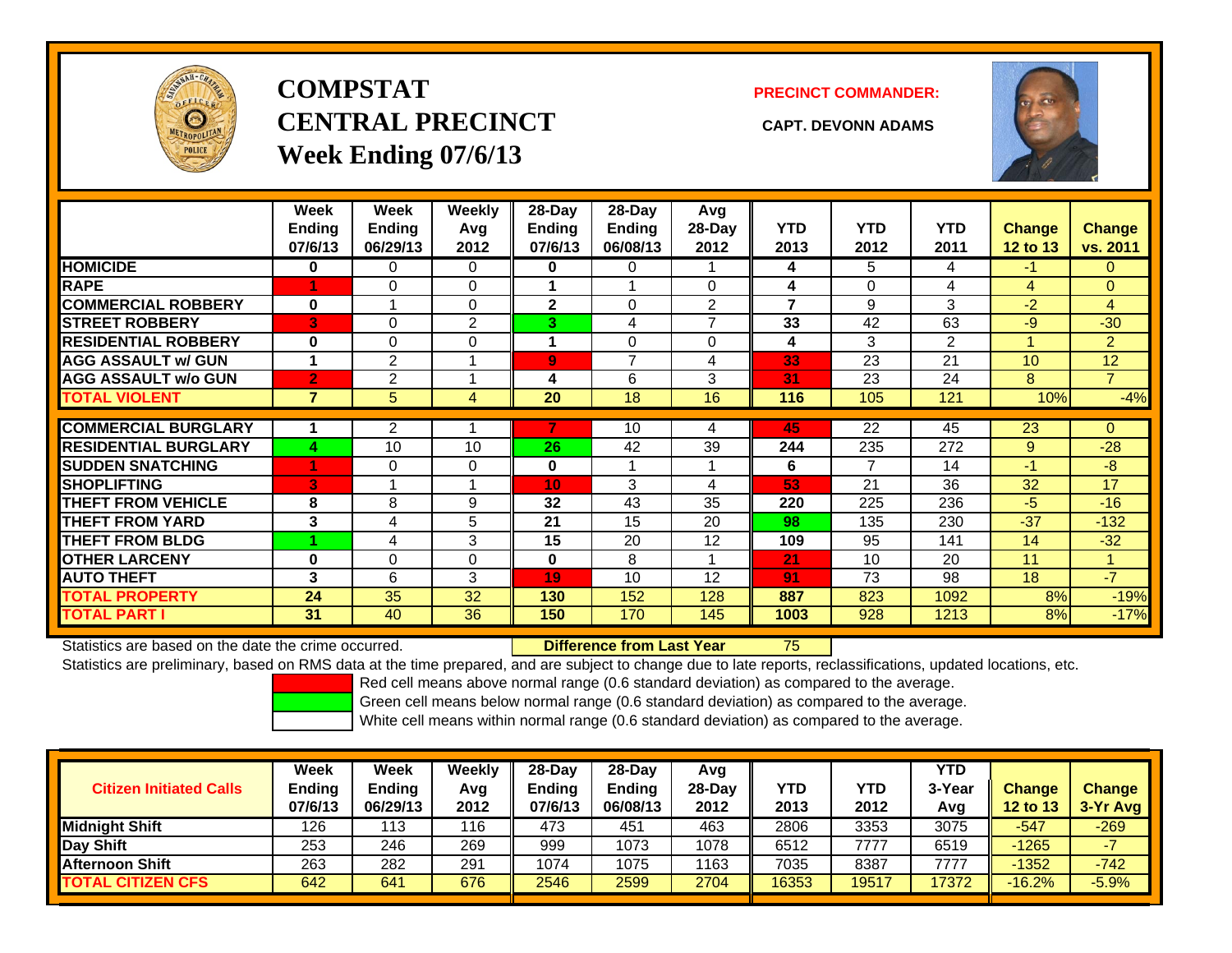

**COMPSTATSOUTHSIDE PRECINCT CAPT. DEAN FAGERSTROMWeek Ending 07/6/13**

### **PRECINCT COMMANDER:**



|                             | Week<br><b>Ending</b><br>07/6/13 | Week<br>Ending<br>06/29/13 | Weekly<br>Avg<br>2012 | $28$ -Day<br><b>Ending</b><br>07/6/13 | $28-Day$<br><b>Ending</b><br>06/08/13 | Avg<br>$28-Day$<br>2012 | <b>YTD</b><br>2013 | <b>YTD</b><br>2012 | <b>YTD</b><br>2011 | <b>Change</b><br>12 to 13 | Change<br>vs. 2011 |
|-----------------------------|----------------------------------|----------------------------|-----------------------|---------------------------------------|---------------------------------------|-------------------------|--------------------|--------------------|--------------------|---------------------------|--------------------|
| <b>HOMICIDE</b>             |                                  | 0                          | 0                     |                                       | 0                                     | 0                       | 3                  | $\Omega$           | 3                  | 3                         | 0                  |
| <b>RAPE</b>                 | $\bf{0}$                         | $\Omega$                   | 0                     | 0                                     | 0                                     | $\Omega$                | 3                  | $\mathfrak{p}$     | 5                  |                           | $-2$               |
| <b>COMMERCIAL ROBBERY</b>   | 0                                | $\Omega$                   |                       |                                       |                                       | 3                       | 9                  | 22                 | 8                  | $-13$                     | -1                 |
| <b>STREET ROBBERY</b>       | $\bf{0}$                         |                            |                       | $\mathbf{2}$                          | 2                                     | 4                       | 13                 | 26                 | 32                 | $-13$                     | $-19$              |
| <b>RESIDENTIAL ROBBERY</b>  | $\bf{0}$                         | $\Omega$                   | $\mathbf{0}$          | 0                                     | 0                                     |                         | $\overline{2}$     | 7                  | 9                  | -5                        | $-7$               |
| <b>AGG ASSAULT w/ GUN</b>   | $\bf{0}$                         | 0                          | 0                     | 1                                     | $\Omega$                              |                         | 9                  | $\overline{7}$     | 3                  | $\overline{2}$            | 6                  |
| <b>AGG ASSAULT w/o GUN</b>  | 1                                | $\Omega$                   |                       | $\mathbf{2}$                          |                                       | 2                       | 19                 | 18                 | 15                 |                           | $\overline{4}$     |
| <b>TOTAL VIOLENT</b>        | $\overline{2}$                   |                            | 3                     | 7                                     | 4                                     | 12                      | 58                 | 82                 | 75                 | $-29%$                    | $-23%$             |
| <b>COMMERCIAL BURGLARY</b>  | 1                                | 2                          |                       | 3                                     | 4                                     | 6                       | 32                 | 40                 | 20                 | -8                        | 12                 |
| <b>RESIDENTIAL BURGLARY</b> | 9                                | 7                          | 8                     | 26                                    | 34                                    | 31                      | 195                | 188                | 173                | $\overline{7}$            | 22                 |
| <b>SUDDEN SNATCHING</b>     | $\bf{0}$                         | 0                          | $\Omega$              | 0                                     | 1                                     |                         | 6                  | 5                  | 0                  |                           | 6                  |
| <b>SHOPLIFTING</b>          | 17                               | 11                         | 14                    | 44                                    | 51                                    | 57                      | 333                | 381                | 425                | $-48$                     | $-92$              |
| <b>THEFT FROM VEHICLE</b>   | 3                                | 10                         | 8                     | 20                                    | 32                                    | 33                      | 207                | 181                | 147                | 26                        | 60                 |
| <b>THEFT FROM YARD</b>      | 2                                | 4                          | 3                     | 12                                    | 9                                     | 13                      | 54                 | 95                 | 90                 | $-41$                     | $-36$              |
| <b>THEFT FROM BLDG</b>      | 5                                | 6                          | 5                     | 20                                    | 24                                    | 19                      | 127                | 133                | 121                | $-6$                      | 6                  |
| <b>OTHER LARCENY</b>        | $\overline{2}$                   | 4                          | $\Omega$              | 8                                     | 5                                     | 2                       | 40                 | 13                 | 14                 | 27                        | 26                 |
| <b>AUTO THEFT</b>           | 4                                | 5                          | 3                     | 15                                    | 11                                    | 13                      | 72                 | 79                 | 63                 | $-7$                      | 9                  |
| <b>TOTAL PROPERTY</b>       | 43                               | 49                         | 43                    | 148                                   | 171                                   | 173                     | 1066               | 1115               | 1053               | $-4%$                     | 1%                 |
| <b>TOTAL PART I</b>         | 45                               | 50                         | 46                    | 155                                   | 175                                   | 185                     | 1124               | 1197               | 1128               | $-6%$                     | 0%                 |

Statistics are based on the date the crime occurred. **Difference from Last Year** 

### r -73

Statistics are preliminary, based on RMS data at the time prepared, and are subject to change due to late reports, reclassifications, updated locations, etc.

Red cell means above normal range (0.6 standard deviation) as compared to the average.

Green cell means below normal range (0.6 standard deviation) as compared to the average.

| <b>Citizen Initiated Calls</b> | Week<br><b>Ending</b><br>07/6/13 | Week<br>Ending<br>06/29/13 | Weekly<br>Avg<br>2012 | $28-Dav$<br><b>Ending</b><br>07/6/13 | $28$ -Dav<br><b>Ending</b><br>06/08/13 | Avg<br>28-Dav<br>2012 | YTD<br>2013 | YTD<br>2012 | <b>YTD</b><br>3-Year<br>Avg | <b>Change</b><br>12 to 13 | <b>Change</b><br>$3-Yr$ Avg |
|--------------------------------|----------------------------------|----------------------------|-----------------------|--------------------------------------|----------------------------------------|-----------------------|-------------|-------------|-----------------------------|---------------------------|-----------------------------|
| <b>Midnight Shift</b>          | 114                              | 85                         | 91                    | 357                                  | 367                                    | 363                   | 2208        | 2590        | 2385                        | $-382$                    | $-177$                      |
| Day Shift                      | 248                              | 210                        | 239                   | 913                                  | 1016                                   | 956                   | 6096        | 7310        | 6519                        | $-1214$                   | $-423$                      |
| <b>Afternoon Shift</b>         | 262                              | 214                        | 253                   | 952                                  | 949                                    | 1012                  | 6274        | 7255        | 6702                        | -981                      | $-428$                      |
| <b>TOTAL CITIZEN CFS</b>       | 624                              | 509                        | 583                   | 2222                                 | 2332                                   | 2330                  | 14578       | 17155       | 5607                        | $-15.0%$                  | $-6.6%$                     |